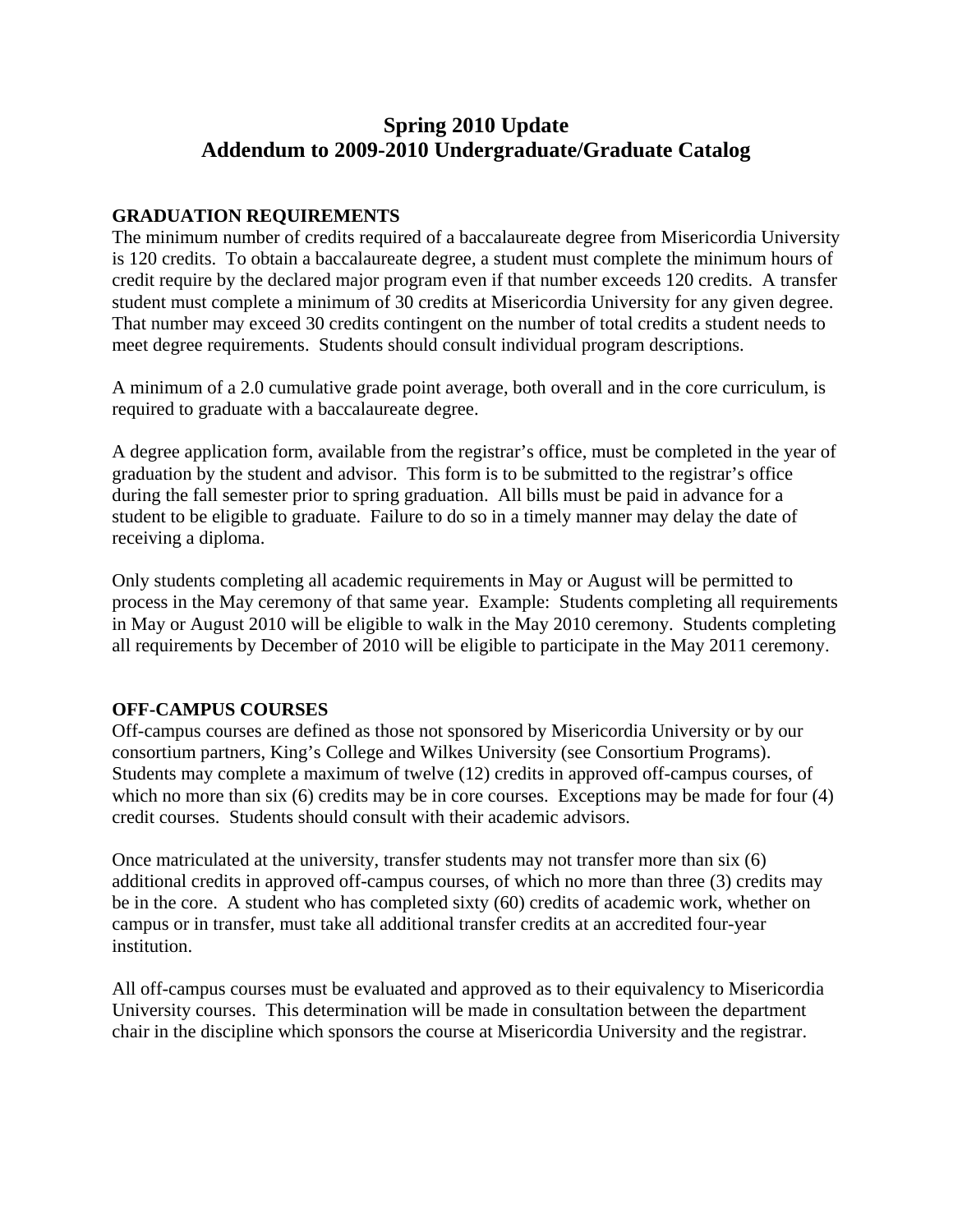Only grades of C or better will be accepted for transfer. Transfer credits must come from an accredited degree-granting institution or equivalent as determined by the registrar in consultation with the department chair.

Off-campus course approval forms are available in the registrar's office or online.

## **TRANSFER STUDENTS WITHOUT AN ASSOCIATE DEGREE**

Misericordia University welcomes students who wish to transfer from other four-year colleges or universities, or two-year junior or community colleges. Prospective full-time transfer students are encouraged to arrange an interview with the admissions office to review academic status and proposed curriculum. Prospective part-time transfer students are encouraged to arrange an interview with the Center for Adult and Continuing Education.

Prospective transfer students will be considered for admission if they have maintained a cumulative GPA (grade point average) of 2.0 or better (based on a 4.0 system). Higher GPA may be required to specific majors. Transfer students must complete a minimum of 30 credits at Misericordia University. The university will accept no more than 60 credits from any single or combination of two year institution(s). Only grades of C or better will be accepted for transfer. Transfer credits must come from an accredited degree-granting institution or equivalent as determined by the registrar in consultation with the department chair. The registrar, however, reserves the right to award or withhold credit. GPA requirements for advancement into the professional level of individual programs vary (see individual curriculum guides for each program). Candidates who meet the GPA requirements for general admission and who seek advanced standing for previous college work must provide the director of admissions with the following:

- 1. Application for Admission with a non-refundable \$25 fee.
- 2. Official copy of secondary school transcript of GED test results.
- 3. Official transcripts from each college/university previously attended where credit has been earned.

Credit for course transfer will be awarded for those courses that are equivalent to ones offered at Misericordia University. Other transfer credits may be accepted as elective credit. Grades earned at other institutions are not included in the student's GPA at Misericordia University. Please refer to the section in the catalog for specific information that applies to students transferring with an associate degree.

## **TRANSFER STUDENTS FROM NON-ACCREDITED INSTITUTIONS**

In accordance with regulatory bodies, students seeking credit for work completed at a college or university that is not accredited by one of the six regional accrediting commissions in the United States but has been licensed by a state board of education to award an associate degree or higher may have their credit accepted on a course by course evaluation completed by the university registrar in consultation with the appropriate department chair(s). Only courses with a grade of C or better will be evaluated for transfer credit.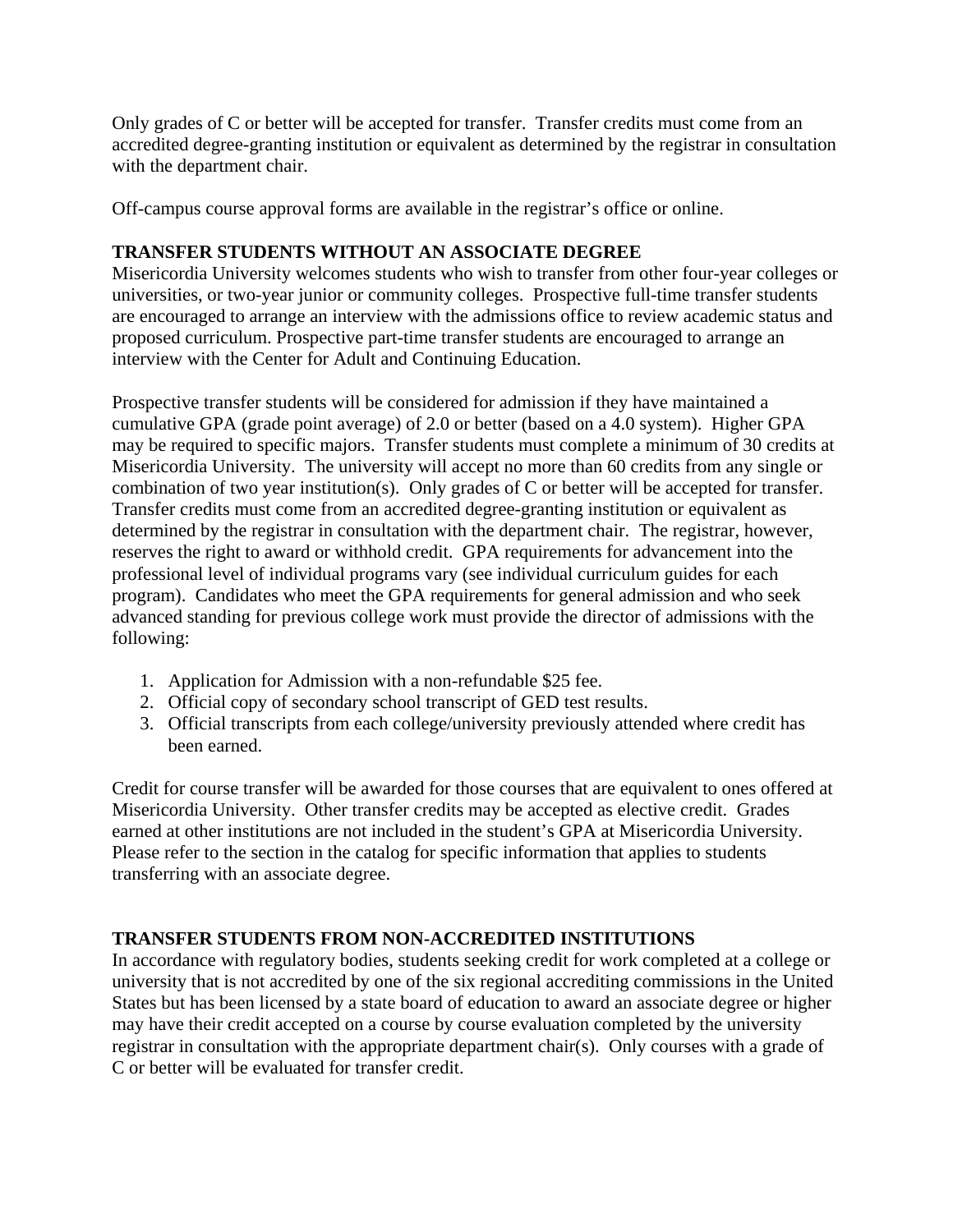## **PART-TIME STUDENTS**

Students who wish to be accepted to Misericordia University on a part-time basis in either the accelerated degree program (evening/weekend); the Expressway Program at Hazleton, Nanticoke, Scranton, Shamokin, or Tannersville; or the semester format should first contact the Center for Adult and Continuing Education for a personal interview. Curriculum requirements, relevant university policies, the process for transfer credit evaluation, and financial aid referral will be explained in detail at that time.

Although part-time students may begin their studies on a non-matriculating basis, they are expected to apply for formal admission to the university at the earliest possible date. Nonmatriculated students are limited to earning 15 credits at the university unless special arrangements have been approved. Students applying for part-time admission to the university must:

- 1. Complete a part-time student application form. Submit a non-refundable \$25 fee with the form.
- 2. Send one official transcript from each college/university previously attended to the Center for Adult and Continuing Education.
- 3. Send one copy of secondary school (high school) transcript (or GED) to the Center for Adult and Continuing Education if this is the first time attending college.
- 4. Registered nurses must send transcripts from their diploma-granting institution, as well as a copy of the RN license to the Center for Adult and Continuing Education.

Upon receipt of the application for admission, the secondary school record/transcript or postsecondary transcripts (if applicable), and the appropriate recommendations, the Center for Adult and Continuing Education and department faculty review the applicant's portfolio. Applicants are notified by mail of the admission decision usually within three weeks. Certain programs have specific requirements for acceptance. Applicants are referred to the description of programs, which appears later in the catalog.

Courses, which apply to the student's field of study and have a course grade of C or higher, will be evaluated by the Misericordia University registrar on a course by course comparison and are subject to approval by the department chair in consultation with the registrar.

## **TRANSFER OF CREDIT – GRADUATE PROGRAMS**

In graduate programs that allow transfer or prior learning assessment (PLA) credits, applicants may transfer up to six (6) graduate credits, or a maximum of two (2) courses, earned previously in other accredited graduate programs provided the courses were completed with a grade of "B" or better and are appropriate substitutes for the courses offered in the Misericordia University program. In special cases where applicants have already earned a graduate degree, twelve (12) credits from that degree may be applied toward a Misericordia University master's degree, provided the course credits are appropriate substitutes. Transfer credits are accepted after evaluation by the registrar in consultation with the appropriate program chair/director.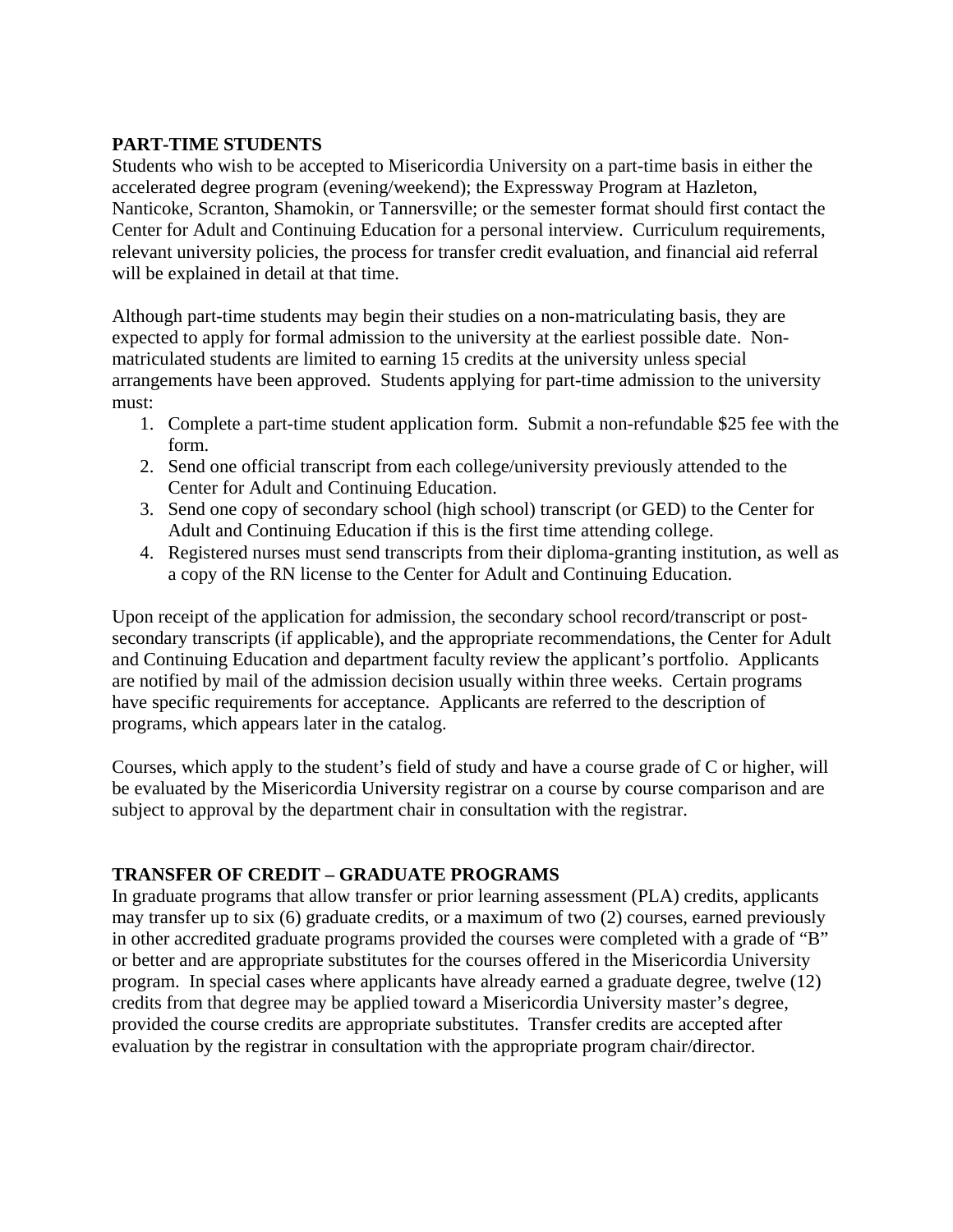Matriculating students who have not already transferred credits may, with program approval, take up to six (6) graduate credits off campus from an accredited graduate program. These credits may also be transferred to Misericordia University, if the grade is B or better, to meet program requirements. However, in no case may the number of credits transferred into a graduate program at Misericordia University after matriculation exceed six (6).

## **PRIOR LEARNING ASSESSMENT (PLA) CREDITS – GRADUATE PROGRAMS**

Prior Learning Assessment (PLA) credits provide students the opportunity to validate their relevant learning in a written document called a portfolio. The portfolio information is organized to correspond as closely as possible to comparable courses from Misericordia University inventory of graduate offerings. Emphasis is placed on the satisfactory presentation of the student's knowledge relative to each course's learning objectives. Eligibility for PLA application will be determined by the appropriate program director. For challenged courses, a faculty assessor from the involved department will be determined by the appropriate program director.

The assessor will review the portfolio according to the following criteria: the learning will be demonstrated to be college level; the learning is current, particularly in quickly-changing fields; the learning must be able to be generalized and transferred, i.e., it can be applied outside of the specific context or situation in which it was acquired; the learning must be measurable; the learning must have actual learning outcomes, not merely the experience; the credits awarded will not duplicate other earned credits.

Students who request assessment of their prior learning must:

- 1. Be matriculated at the university with a declared major;
- 2. Limit requests for assessment to those course areas that will fulfill degree requirements in their declared graduate major;
- 3. Have had all transfer credits officially evaluated prior to attempting this credit option;
- 4. Submit the designated fee for each PLA assessment being evaluated made payable to the department assessing the PLA portfolio(s).

Students who have been awarded prior learning assessment credits at another institution will not automatically be awarded such credit in transfer. Students have the opportunity to present their portfolios, with updated information, to the appropriate program director for consideration.

In no case may the number of PLA credits brought into a graduate program at Misericordia University after matriculation exceed twelve (12), nor can the combination of PLA credits and/or transfer credits exceed twelve (12).

The PLA decision of the department is final.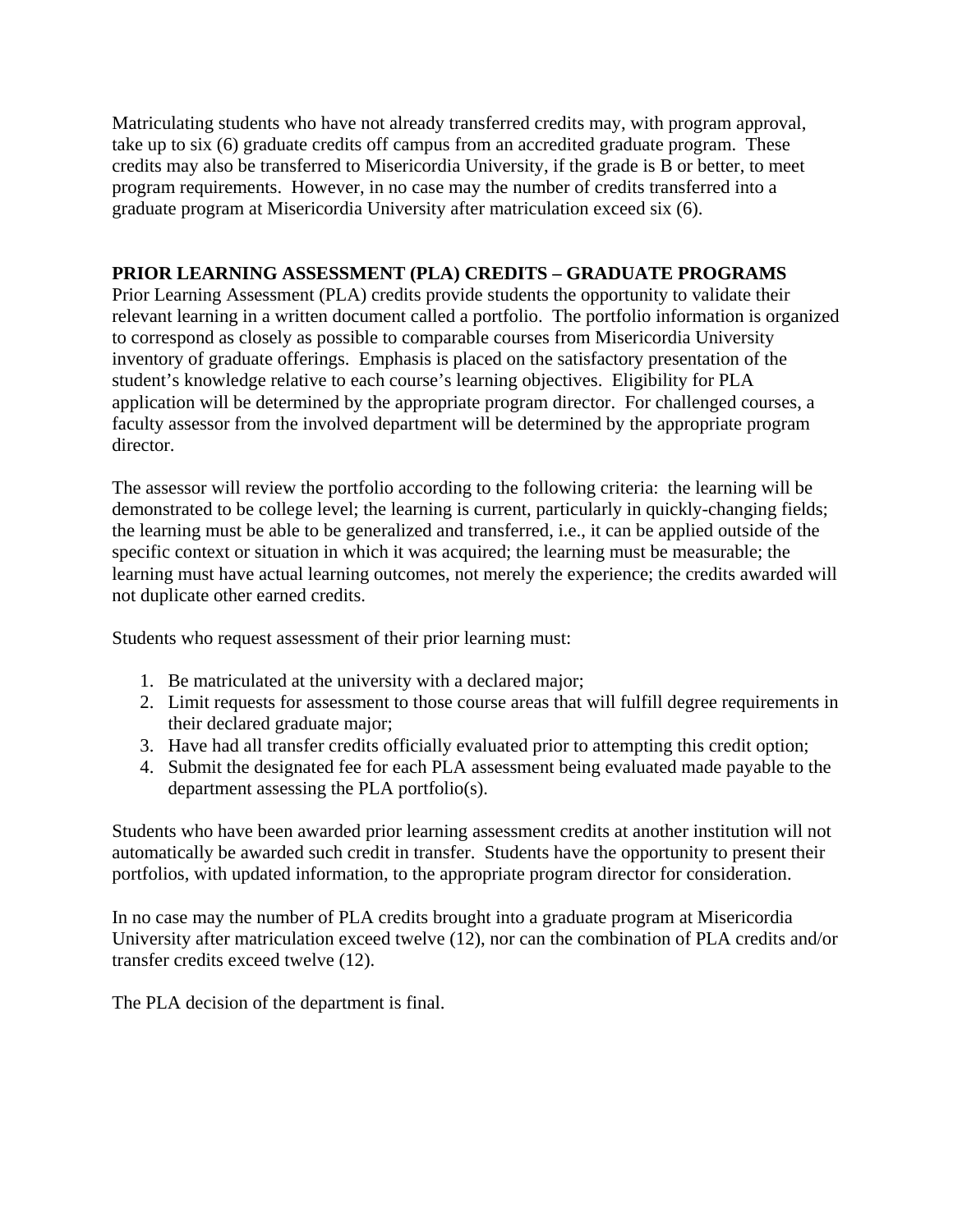## **COLLEGE OF HEALTH SCIENCES MISSION STATEMENT**

The undergraduate and graduate programs within the College of Health Sciences support the mission of the University, embracing the values and attitudes of justice, mercy, service and hospitality. Our programs strive to provide a quality education grounded in the sciences and liberal arts while maintaining high academic and professional standards. Students are prepared to become: collaborative members of a multidisciplinary team; active participants in scholarship; and ethical practitioners. Graduates are life-long learners who engage in evidencebased practice in a diverse global society.

## **COLLEGE OF HEALTH SCIENCES STUDENT OUTCOMES**

Upon graduation students will:

- 1. Demonstrate the knowledge, critical reasoning ability, and skill necessary to obtain all appropriate professional credentials within their respective fields of practice.
- 2. Demonstrate ethical decision-making and competence in their respective disciplines within local, regional, and/or broader communities.
- 3. Participate as a collaborative member of a multidisciplinary team
- 4. Provide culturally competent health care services to diverse populations.
- 5. Critique and/or incorporate research related to evidence-based best practice.
- 6. Incorporate leadership and management principles in field/clinical settings.

## **COURSE DESCRIPTIONS**

## **CHEMISTRY**

**CHM 360 Principles and Biochemical Mechanisms of Pharmacology 2 credits**  This lecture course is designed to provide the student with the knowledge to understand the fundamental principles and biochemical mechanisms of pharmacological applications, such as drug dosage, clearance, and metabolic action. Each student will become familiar with the complex mechanisms of action and clinical applications of a variety of the major categories and classes of pharmaceuticals, using illustrative prototypical agents. This course will offer both "high yield" facts and a sufficient framework for critical thinking and analysis, rather than just memorization.

## **DIAGNOSTIC MEDICAL SONOGRAPHY**

## **DMS 102** Introduction to Sonography Lab 1 credit 1

This lab course introduces the student to the psychomotor skills for the performance of sonographic examinations. Emphasis is placed on normal anatomy recognition, image optimization, and ability to acquire high quality diagnostic sonographic images.

## **DMS 320 Advanced Vascular Sonography 3 credits**

This course will discuss the pathophysiology of various vascular diseases, associated sonographic findings, diagnostic interpretation criteria and current methods of treatment. Emphasis will be placed on techniques for performance and sonographic findings for advanced and less commonly performed vascular procedures.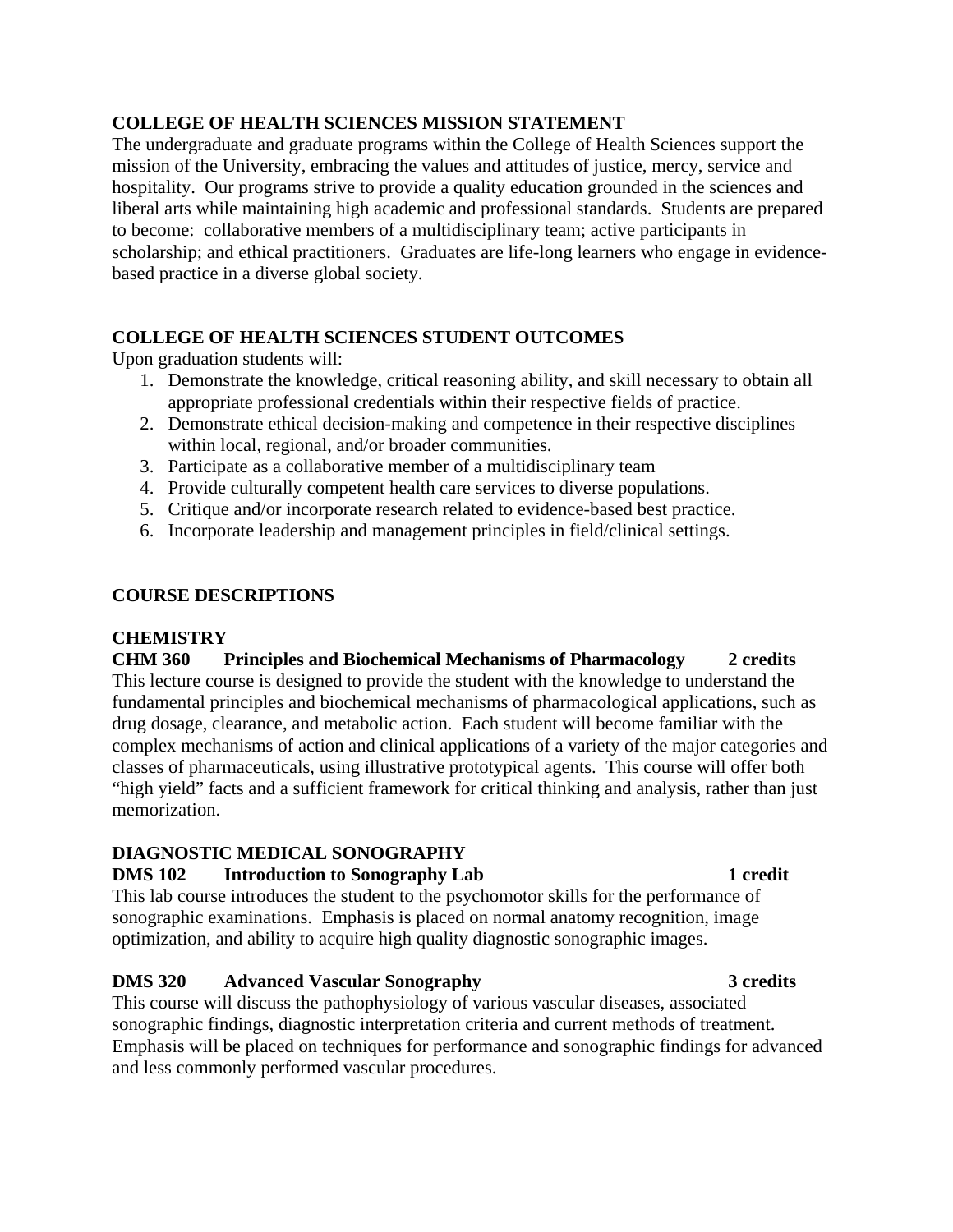Prerequisites: DMS 265, Introduction to Vascular Sonography or a minimum of one full year of clinical experience in vascular Sonography.

# **DMS 420 Current Trends and Practices in Sonography 3 credits**

This course will take an in-depth approach to evaluate external and internal factors that impact the realm of Sonography as part of the dynamic healthcare environment. Topics to be included, but not limited to, are technological advances, economic, legal, federal regulations, moral, and ethical issues.

## **DMS 430 Independent Study – Sonography 2 credits**

This course focuses on utilizing sonographic knowledge gained from within the major and clinical experience to plan and implement a specialized project which would enhance the field of Sonography in the employment setting, profession, or the community. Prerequisites: Minimum one year of clinical experience in Sonography or permission of the

Instructor.

## **MASTER OF BUSINESS ADMINISTRATION**

## **MBA F500 Foundations of Management and Human Resources Management** 1 credit

This course represents a review of modern theories and functions of management and HR management. Topics to be covered are the functions of managers, organizational structure, culture, and processes, human resources management, decision making in organizations and leadership.

# **MBA F502 Foundations of Accounting 1 credit 1 credit**

This course covers the basics of accounting that address the accounting-related entrance competencies of MBA 507, Accounting and Finance for Business Leaders.

# **MBA F503** Foundations of Marketing **1 1 1 1 1 1 1**

This course provides a general introduction to the basic principles and concepts of marketing. The material includes market analysis, product, price, promotion and place (distribution) strategies.

# **MBA F504 Foundations of Management Science 1 credit 1 credit**

This course provides students with a solid conceptual understanding of the role that management science plays in the decision-making process. This course also introduces students to procedures used to solve problems, such as the decision-making process, linear programming, transportation, assignment, transshipment, project scheduling, waiting-line models, simple linear regression and multiple linear regression.

# **MBA F505 Foundations of Finance 1 credit 1 credit**

This course focuses on the study of the financial problems associated with the life cycle of a business. This includes estimating the financial needs of an enterprise, capital structure, stocks and bonds, working capital and financing decisions.